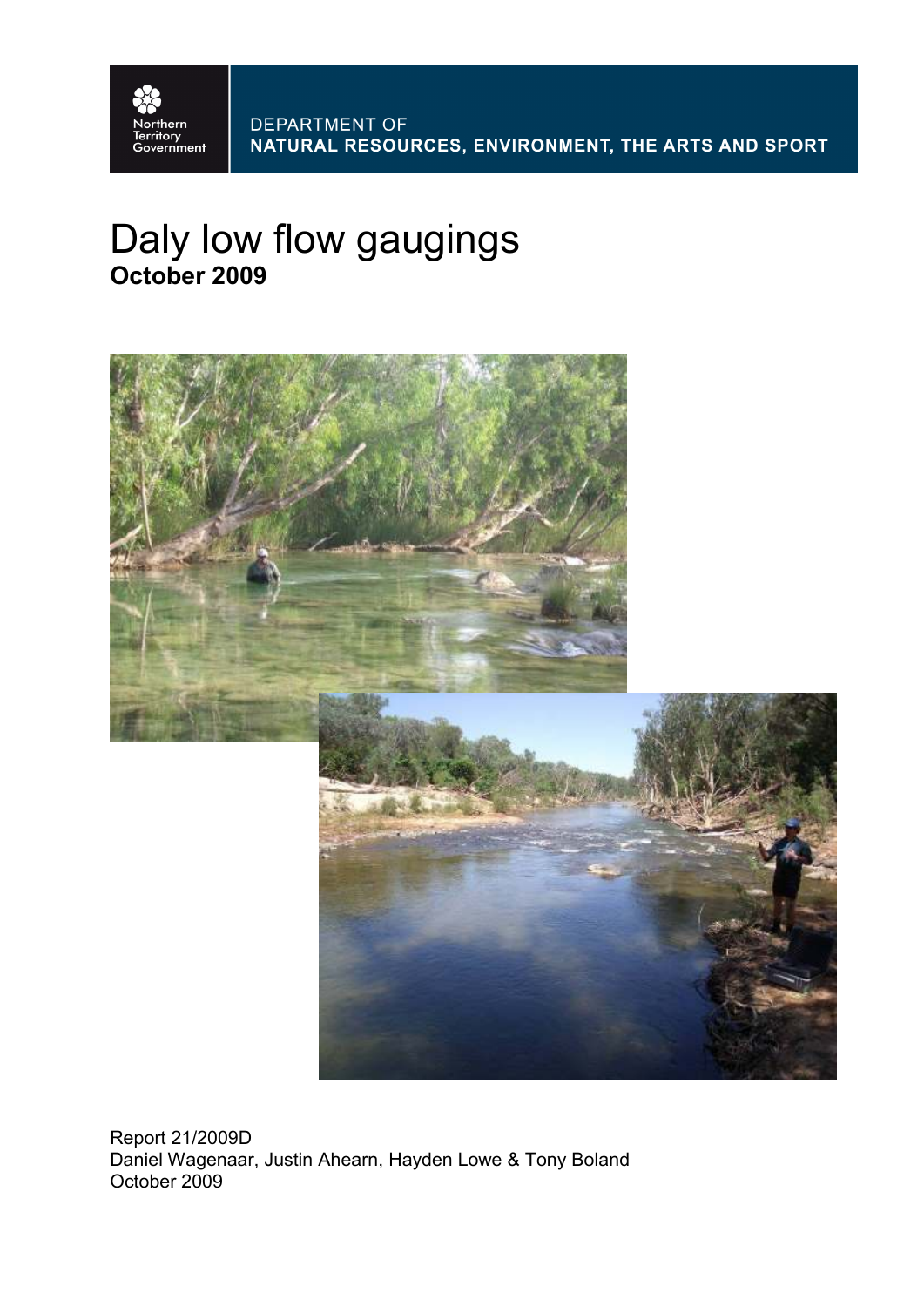#### **Bibliographic Reference**

Wagenaar, D., Ahearn, J., Lowe, H. and Boland, T. (2009), Daly low flow gaugings. Northern Territory Government Department of Natural Resources the Environment The Arts and Sport, Technical Report No. 21/2009D ISBN: 978 1 921519 10 9

For further information contact: Department of Natural Resources the Environment, The Arts and Sport PO Box 496, Palmerston, NT, 0831 Australia

Copyright and Disclaimer

© 2008 Northern Territory Government

Copyright resides with the Northern Territory Government, 2006. Information contained in this publication may be copied or reproduced for study, research, information, or educational purposes, subject to inclusion of an acknowledgment of the source.

Cover photo: Flow measurements in Flora \ Daly River. Hayden Lowe \ Justin Ahearn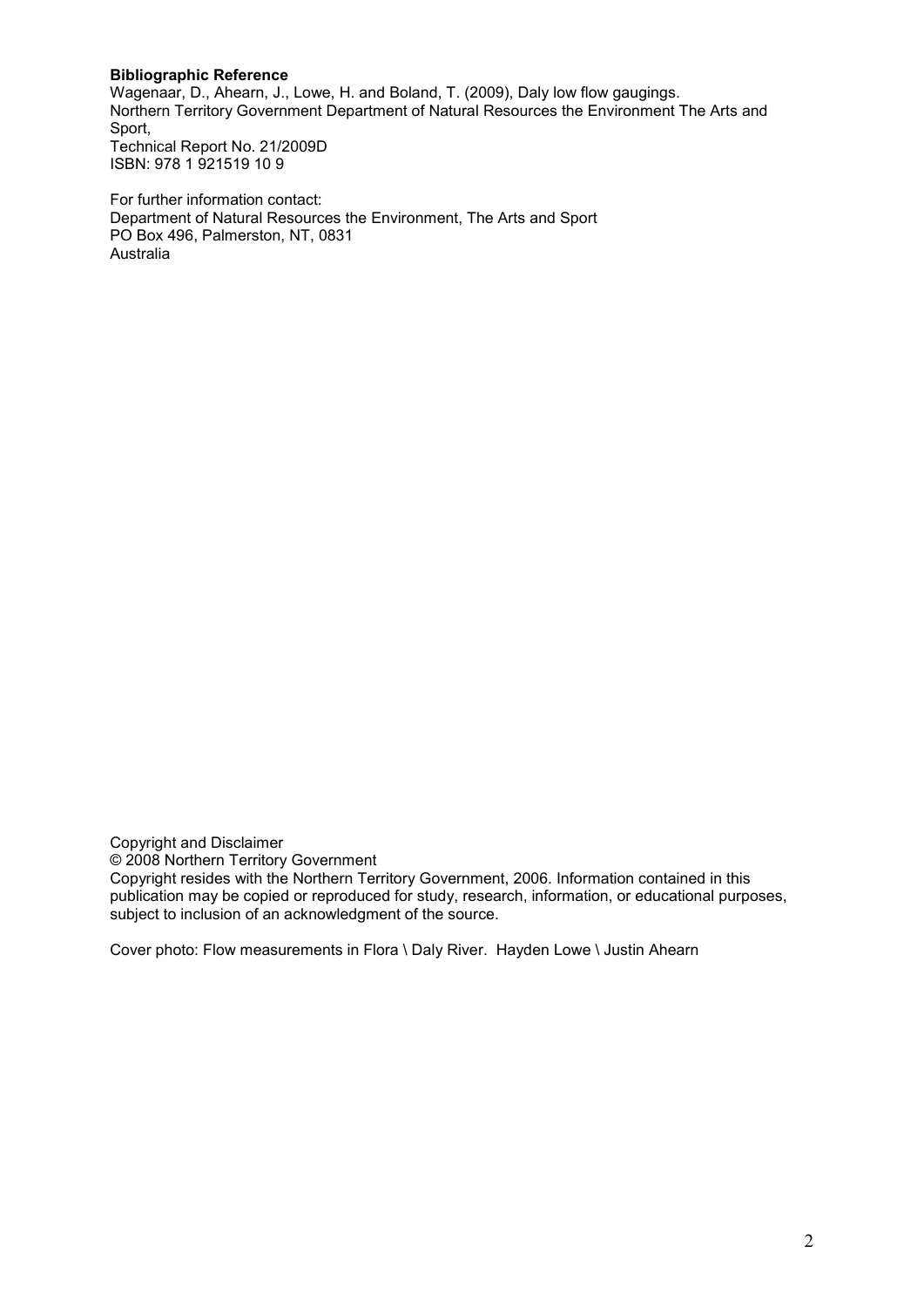# **Table of Contents**

| 1. |     |  |
|----|-----|--|
| 2. |     |  |
| 3. |     |  |
| 4. |     |  |
|    | 4.1 |  |
|    | 4.2 |  |
|    |     |  |
|    |     |  |
|    | 43  |  |
| 5. |     |  |
| 6. |     |  |
| 7. |     |  |
|    | 7.1 |  |
|    | 7.2 |  |
| 8. |     |  |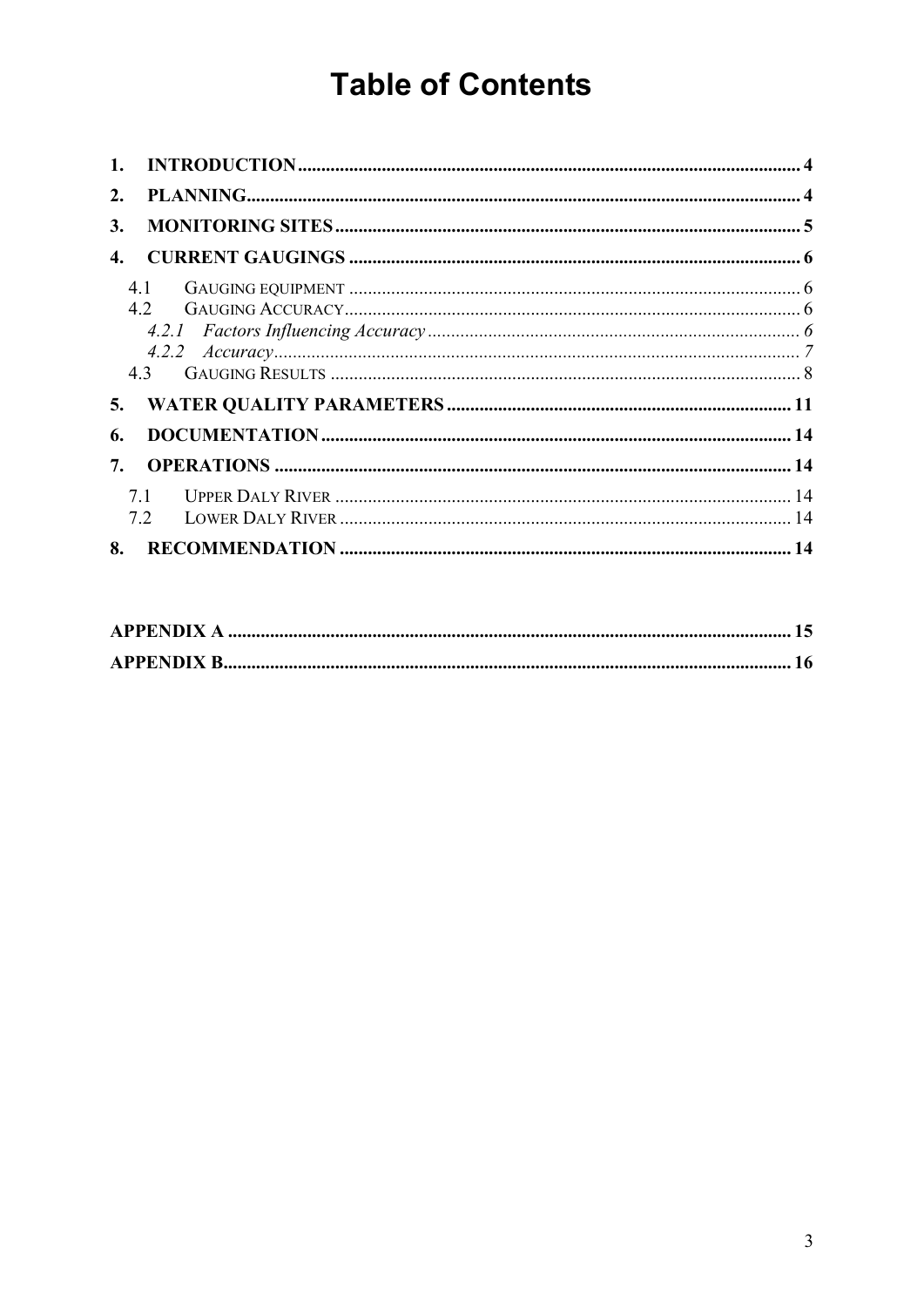### **1. Introduction**

The Hydrographic division was requested to perform low flow gaugings and water quality measurements in the Daly River for the studying of the interaction between surface water and groundwater systems. The week of the 28 September 2009 was selected for this project to be able to determine the groundwater discharge at the end of the dry season before the rainy season starts.

The Groundwater division supplied a list of monitoring sites consisting of Site numbers and coordinates. **Of the sites identified twelve sites are not existing gauging sites and the data collected at these sites were registered to the closest Water Quality site in the area.** For future data use and reporting please refer to the site table under point 3 and especially the "Associated WQ Site" column.

### **2. Planning**

The monitoring points that were identified by the Groundwater division were divided into two groups, namely the "Upper" and "Lower" Daly River Sites. The following personnel, as indicated in the table below made up the two teams.

| <b>Team</b>             | <b>Name</b>        |  |  |  |  |
|-------------------------|--------------------|--|--|--|--|
|                         | Justin Ahearn      |  |  |  |  |
| <b>Upper Daly River</b> | Hayden Lowe        |  |  |  |  |
|                         | <b>Tony Boland</b> |  |  |  |  |
| Lower Daly River        | Daniel Wagenaar    |  |  |  |  |

The itinerary for the project was planned for five working days from 28/09/2009 until 02/10/2009 to complete the project. The Upper Daly Team was based at Katherine (Hotel) and Flora sites (Camping) during the duration of the project. The Lower Daly team was based at Theyona (camping) for the first two days and the rest of the week at Douglas Research farm (Accommodation).

Each team was responsible to ensure that the required equipment for this project is operational and available in the vehicle. Special attention was given to the following gauging and navigation equipment before the departure date. Each instrument was tested regarding power supply, communication and general operations.

| <b>Category</b>      | <b>Equipment</b>                      | <b>Model</b>                       |  |  |  |  |  |
|----------------------|---------------------------------------|------------------------------------|--|--|--|--|--|
| <b>Flow</b>          | <b>Aluminium Boat</b>                 |                                    |  |  |  |  |  |
| Measurement          | Outboard                              | Yamaha 15hp                        |  |  |  |  |  |
|                      | <b>ADCP Gauging Equipment</b>         | Grande<br>1200<br><b>Rio</b><br>÷. |  |  |  |  |  |
|                      |                                       | <b>Mounting Brackets</b>           |  |  |  |  |  |
|                      |                                       | <b>StreamPro</b>                   |  |  |  |  |  |
|                      |                                       | <b>Flow Tracker</b>                |  |  |  |  |  |
|                      | <b>Conventional Gauging Equipment</b> | <b>C2 Current Meter</b>            |  |  |  |  |  |
|                      |                                       | <b>C20 Current Meter</b>           |  |  |  |  |  |
| <b>Water Quality</b> | Hydro Lab                             | Quanta                             |  |  |  |  |  |
|                      | <b>Sample Bottles</b>                 |                                    |  |  |  |  |  |
| Navigation           | GPS + Maps                            | Garmin                             |  |  |  |  |  |
| Computer             | Laptop                                |                                    |  |  |  |  |  |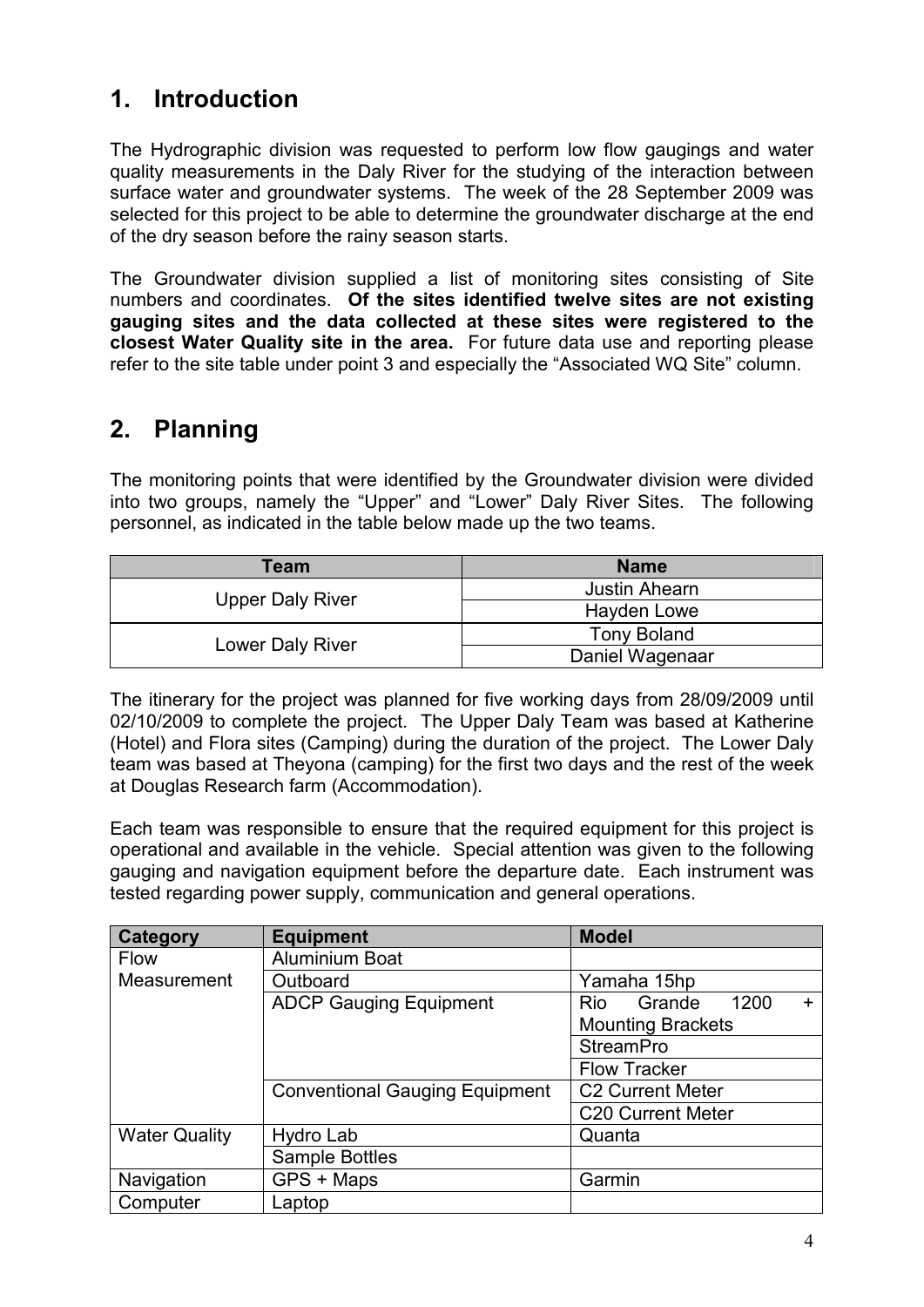## **3. Monitoring Sites**

The following tables show the sites that have been identified by Groundwater division for this study. The order of the monitoring sites in the tables is according to site numbers.

| <b>Site</b>   | <b>Site Name</b>                                                   | <b>Associated</b> | <b>Easting</b> | <b>Northing</b> |
|---------------|--------------------------------------------------------------------|-------------------|----------------|-----------------|
| <b>Number</b> |                                                                    | <b>WQ Site</b>    |                |                 |
| G8140001      | Katherine River at Railway Bridge                                  |                   | 204328         | 8399285         |
| G8140067      | Daly River at Dorrisvale crossing                                  |                   | 775769         | 8410498         |
| G8140205      | Flora River at Upstream Stoney Creek                               | G8145021          | 779330         | 8366854         |
| G8140222      | Katherine River at Low Level Bridge                                |                   | 203778         | 8396235         |
| G8140303      | Katherine River D/S of King River                                  |                   | 820953         | 8373326         |
| G8140346      | Daly River 100m D/S of Flora/Kath. Junction -<br>spring 22         |                   | 791443         | 8378055         |
| G8140347      | Daly River at Florina Homestead Crossing                           |                   | 787728         | 8402581         |
| G8140380      | Fergusson River at confluence with Daly River                      |                   | 787098         | 8405155         |
| G8140535      | Katherine River at Ironwood Station                                |                   | 207411         | 8403558         |
| G8140536      | Katherine River at Wilden Station                                  |                   | 185506         | 8387267         |
| G8145132      | Flora River u/s Daly junction                                      |                   | 791312         | 8377882         |
| G8145232      | Katherine River 300m d/s Limestone Creek                           |                   | 806600         | 8371034         |
| G8145694      | Katherine River u/s of Flora River                                 |                   | 791560         | 8377778         |
| G8145747      | King River 50m U/S of Katherine River                              |                   | 820973         | 8373294         |
| G8145748      | Daly River on Florina STN below rapids                             |                   | 791738         | 8385560         |
| Site 10       | Limestone Creek - Estim. Flow and do EC/ph<br>etc in Limestone Ck. |                   |                |                 |
| Site 11       | Katherine River access via Scott Ck. Station                       | G8145230          | 796166         | 8375562         |
| Site 12       | Daly River D/S of Dorrisvale Crossing                              | G8145629          | 767643         | 8416828         |

### **Upper Daly River**

#### **Lower Daly River**

| <b>Site</b>   | <b>Site Name</b>                                               | <b>Associated</b> | <b>Easting</b> | <b>Northing</b> |
|---------------|----------------------------------------------------------------|-------------------|----------------|-----------------|
| <b>Number</b> |                                                                | <b>WQ Site</b>    |                |                 |
| G8140003      | Daly River at Police Station                                   |                   | 684830         | 8477572         |
| G8140038      | Daly River at Oolloo Road Crossing                             |                   | 743162         | 8443266         |
| G8140040      | Daly River at Mount Nancar                                     |                   | 687474         | 8470184         |
| G8140042      | Daly River at 2km downstream of Beeboom<br>Crossing            |                   | 721334         | 8466964         |
| G8140098      | Daly River at Theyona Station                                  |                   | 752931         | 8434086         |
| G8140325      | Douglas River at Lower Crossing                                | G8145386          | 733132         | 8469137         |
| G8140393      | Daly River At Junction Stray Creek<br>(Downstream)             |                   | 760725         | 8429229         |
| G8140538      | Douglas River at Tippera Waterhole                             | G8140322          | 739230         | 8470860         |
| G8145395      | Stray Creek @ 30m U/S Daly River confluence                    |                   | 760516         | 8429769         |
| G8145749      | Stray Creek @ Fleming Road Crossing                            |                   | 763573         | 8438009         |
| Site 1        | Daly River U/S Theyona GS - Site 1                             | G8145161          | 763138         | 8422160         |
| Site 2        | Daly River U/S Theyona GS - Site 2 U/S spring<br>(Creek) on RB | G8145602          | 761595         | 8423658         |
| Site 3        | Daly River U/S Theyona GS - Site 3                             | G8145601          | 761448         | 8425115         |
| Site 4        | Daly River U/S Theyona GS - Site 4                             | G8145640          | 761427         | 8426500         |
| Site 5        | Daly River U/S Theyona GS - Site 5                             | G8145641          | 761522         | 8427405         |
| Site 6        | Daly River U/S Theyona GS - Site 6                             | G8140341          | 758485         | 8430337         |
| Site 7        | Daly River D/S Theyona GS - Site 7                             | G8145654          | 749171         | 8433010         |
| Site 8        | Daly River D/S Oolloo Crossing - Site 8                        | G8145669          | 740535         | 8451486         |
| Site 9        | Daly River D/S Oolloo Crossing - Site 9                        | G8145049          | 738450         | 8461340         |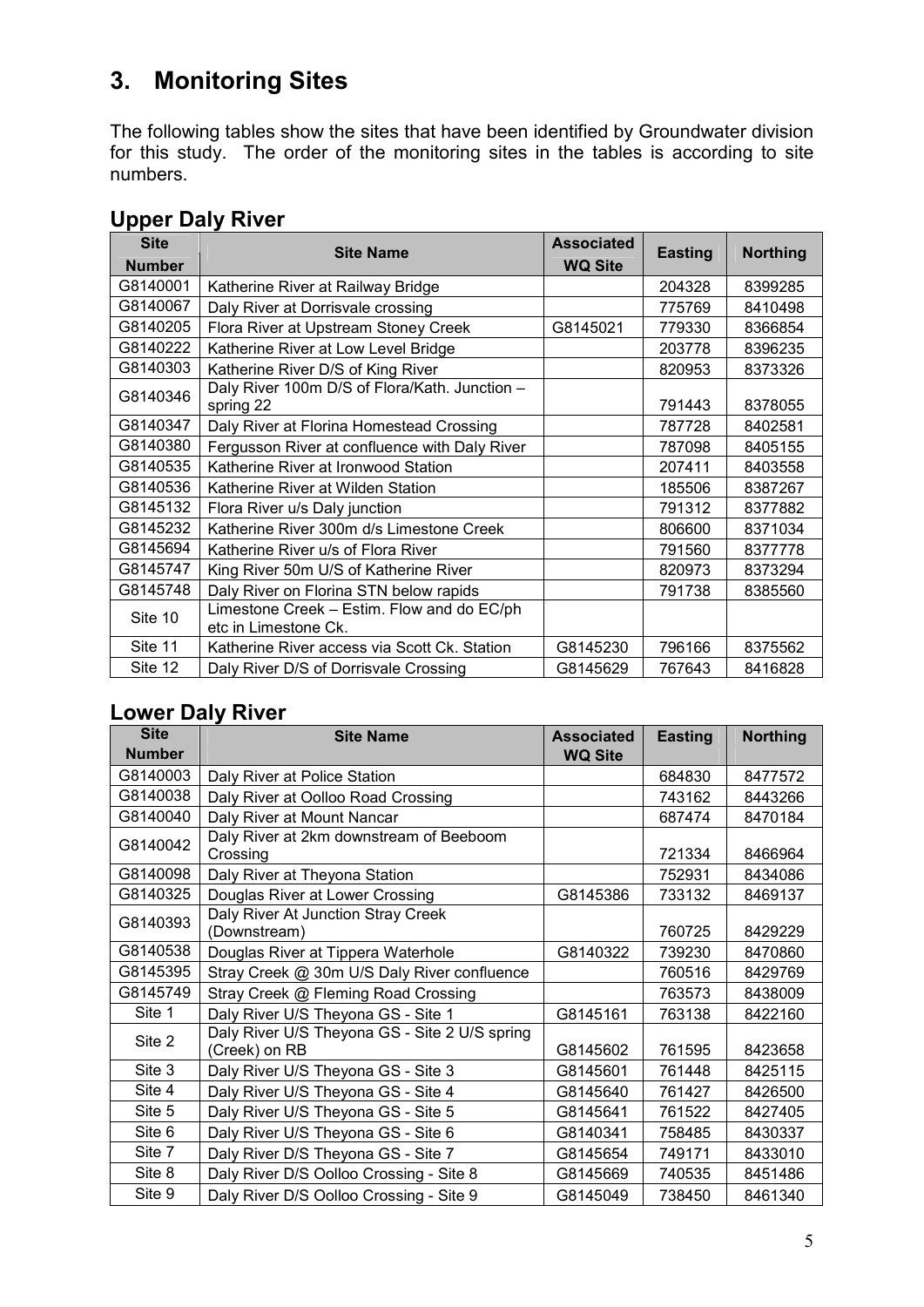### **4. Current Gaugings**

#### **4.1 Gauging equipment**

The following instrument specifications were used as a guide for the selection of equipment during the current gaugings at each monitoring site.

| Gauging<br><b>Equipment</b>                      | <b>Gauging</b><br><b>Method</b>       | <b>Requirements</b>                                                                                                                                                                                                                    |
|--------------------------------------------------|---------------------------------------|----------------------------------------------------------------------------------------------------------------------------------------------------------------------------------------------------------------------------------------|
| Rio Grande 1200<br>+ Mounting<br><b>Brackets</b> | Boat \ Tagline                        | Cover basically all flow conditions where<br>depth is more than 0.3m. Preferred site<br>conditions where water depth >3m for all<br>velocities. Instrument very accurate in<br>measuring high and low velocities in deep<br>pools >3m. |
| <b>StreamPro</b>                                 | Boat \ Tagline or<br><b>Traveller</b> | Cover basically all flow conditions where<br>water depth is between 0.15 - 4m maximum.                                                                                                                                                 |
| <b>Flow Tracker</b>                              | Wading                                | Operating Depth: > 0.020m<br>Velocity: $0.001 - 4m/s$                                                                                                                                                                                  |

#### **4.2 Gauging Accuracy**

#### **4.2.1 Factors Influencing Accuracy**

The accuracy of the gaugings performed at the various monitoring sites is within required standards (5% of the mean) used by the Hydrographic division. Factors that had an influence on the accuracy are the following:

- **W**: Wind: The wind causes the water level to osulate which has a large effect on the flow if the wind direction is parallel with the flow direction.
- **LP**: Large pools: Reduce velocity drastically
- **WG**: Water grass: Influences the flow measurements, very high inaccuracies with depth and velocity measurements.
- **A**: Algae growth: Algae that floats in the water influence the signal strength of the ADCP.

The position of some monitoring sites did not comply with Hydraulic (**H**) requirements for gaugings and in some cases the site has been moved or flagged as indicated in the comment section in the following tables. Some of the Hydraulic requirements the sites did not comply with are the following:

- Uniform cross section
- Flow in the stream should be confined to a single well-defined channel with stable banks.
- Bends upstream of site must be avoided if possible
- Steep slopes upstream should be avoided if possible.
- Avoid deep pools that can influence the flow
- Avoid prominent obstructions in a pool or excessive plant growth that can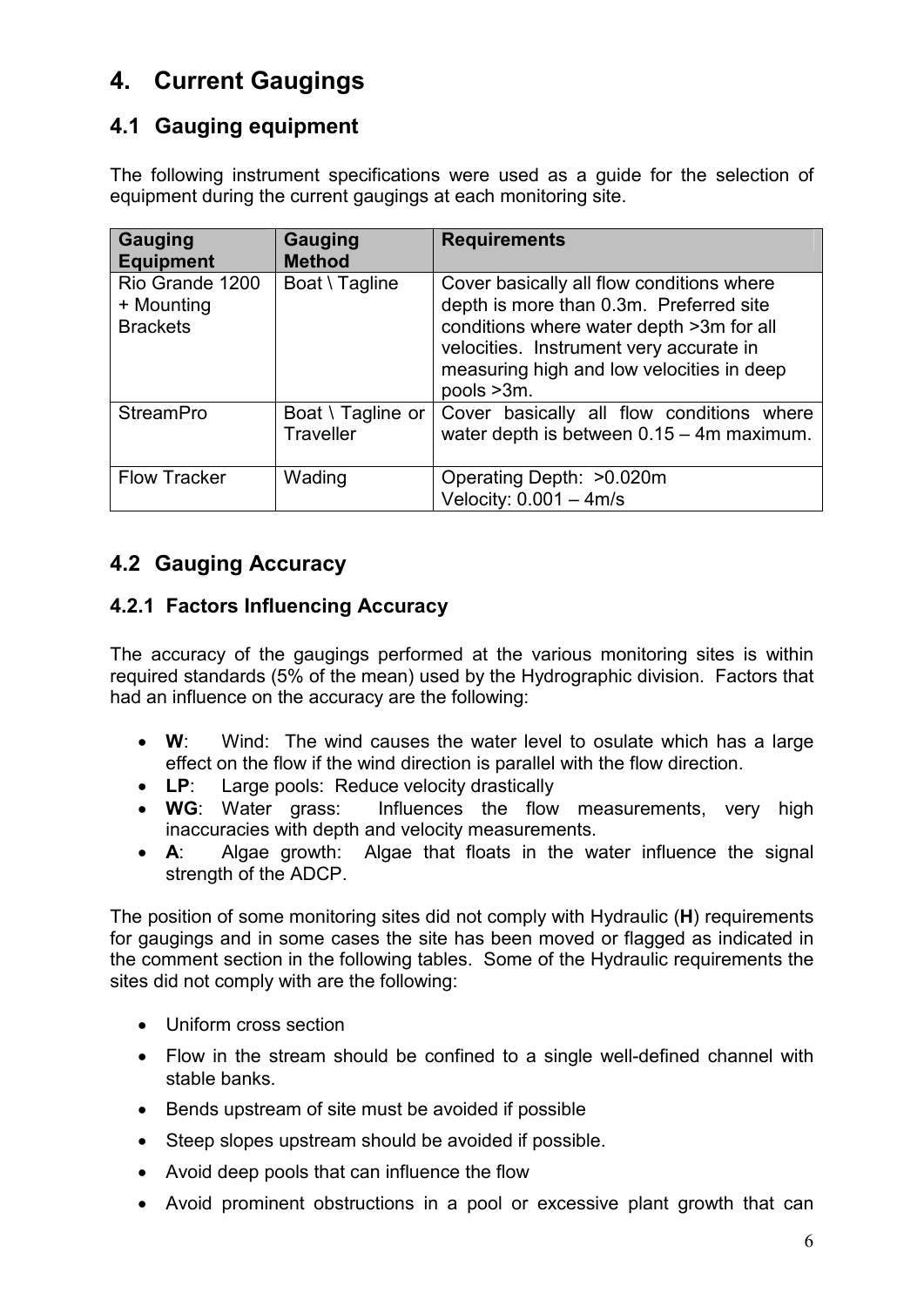affect the flow pattern.

- Turbulence \ eddies must be avoided if possible.
- Negative \ back flow must be avoided at all times.

The abbreviations for the various factors as indicated in the above information (highlighted in bold) is shown in the gauging result tables indicating the various influences encountered at each site.

#### **4.2.2 Accuracy**

The gauging results as showed in the tables indicates that there is a uniform increase in flow as you move downstream, which confirms the consistency and accuracy of the gaugings.

The following sites indicated that there were less flow present than the sites upstream of them.

- G8140346 Possible overestimation due to site conditions
- G8140347
- Site 2
- G8140098

After evaluation of the gaugings at these 4 sites, the quality of data is still within acceptable standards and is well below the 5% margin that is applied by Hydrographic division. The reduction in flow can be due to the site conditions or that there are no significant changes in flow in that specific river reach. **Taken the instrument accuracy and site conditions into account it is safe to say that there were very little or no change in flow conditions rather than a reduction in flow.**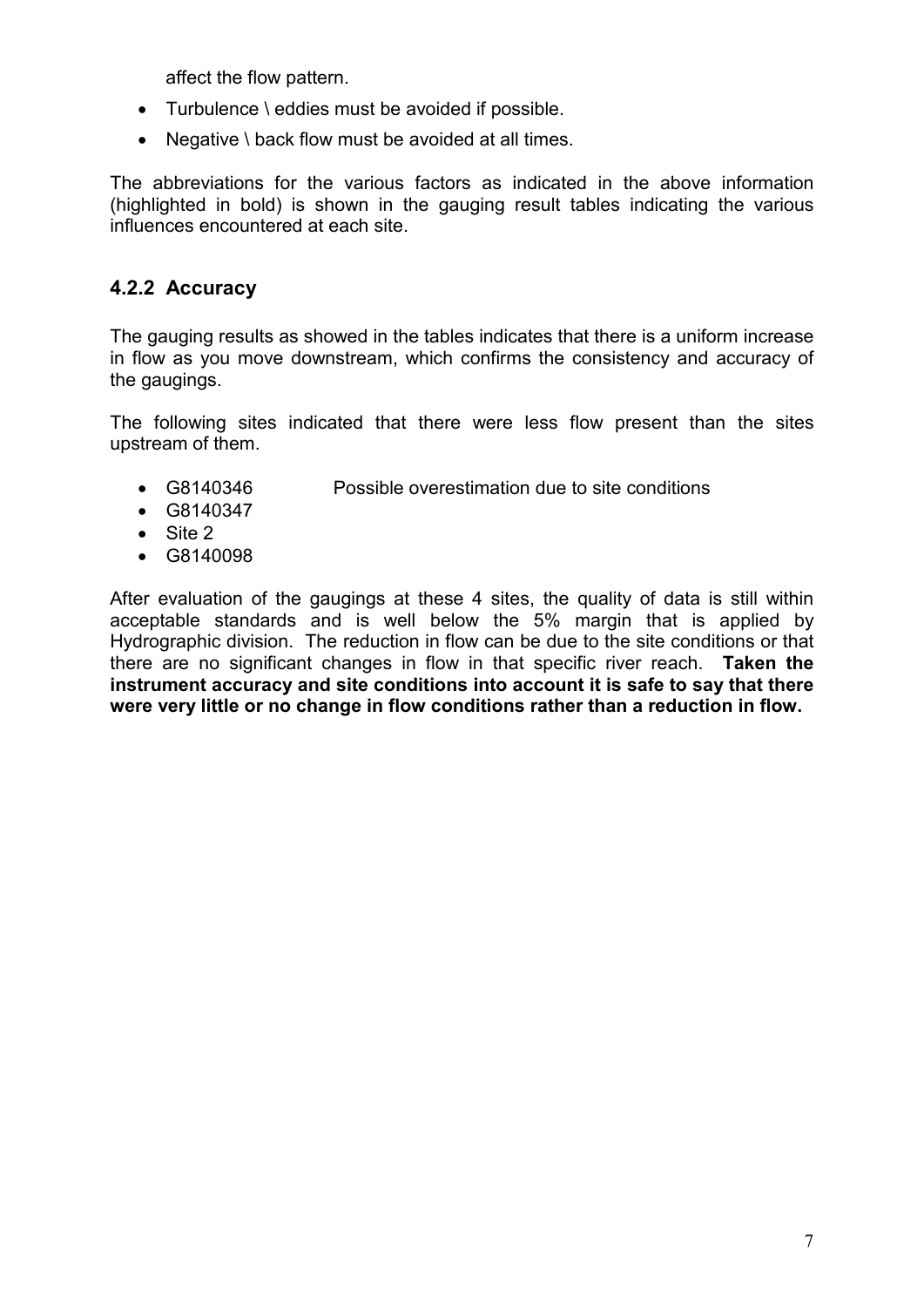#### **4.3 Gauging Results**

The following tables show the current gauging results that were obtained at the various sites. The stream flow data is graphically displayed on a Geology map in **Appendix A**. The gain in stream flows is displayed on a Geology map in **Appendix B**. Monitoring sites are listed from the upstream to the downstream position; therefore the flow is increasing as listed in the table.

#### **Upper Daly River**

| <b>Site</b>   | <b>Site Name</b>                                                   | <b>River</b>  | <b>Flow</b> | <b>Date</b> | Gauging           | <b>Site</b>       | <b>Accuracy</b> | <b>Comment</b>                                                                                                                    |
|---------------|--------------------------------------------------------------------|---------------|-------------|-------------|-------------------|-------------------|-----------------|-----------------------------------------------------------------------------------------------------------------------------------|
| <b>Number</b> |                                                                    | <b>System</b> | $m^3/s$     |             | <b>Instrument</b> | <b>Influences</b> | $\%$            |                                                                                                                                   |
| G8140535      | Katherine River at Ironwood Station                                | Katherine     | 0.545       | 28/09/2009  | StreamPro         |                   | 3.31            |                                                                                                                                   |
| G8140001      | Katherine River at Railway Bridge                                  | Katherine     | 1.23        | 28/09/2009  | <b>StreamPro</b>  |                   | 1.97            |                                                                                                                                   |
| G8140222      | Katherine River at Low Level Bridge                                | Katherine     | 2.53        | 28/09/2009  | <b>StreamPro</b>  |                   | 0.96            |                                                                                                                                   |
| G8140536      | Katherine River at Wilden Station                                  | Katherine     | 2.86        | 30/09/2009  | StreamPro         |                   | 0.56            |                                                                                                                                   |
| G8145747      | King River 50m U/S of Katherine River                              | King          | 0.226       | 29/09/2009  | <b>StreamPro</b>  |                   | 1.88            |                                                                                                                                   |
| G8140303      | Katherine River D/S of King River                                  | Katherine     | 3.23        | 29/09/2009  | <b>StreamPro</b>  |                   | 1.92            |                                                                                                                                   |
| Site 10       | Limestone Creek - Estim. flow and do<br>EC/ph etc in Limestone Ck. | Limestone     | 0.02        | 29/09/2009  | Estimate          |                   | ------          |                                                                                                                                   |
| G8145232      | Katherine River 300m d/s Limestone<br>Creek                        | Katherine     | 3.32        | 29/09/2009  | <b>StreamPro</b>  |                   | 1.87            |                                                                                                                                   |
| Site 11       | Katherine River access via Scott Ck.<br>Station                    | Katherine     | 3.51        | 01/10/2009  | <b>StreamPro</b>  |                   | 2.79            |                                                                                                                                   |
| G8145694      | Katherine River u/s of Flora River                                 | Katherine     | 3.87        | 01/10/2009  | <b>StreamPro</b>  |                   | 1.46            |                                                                                                                                   |
| G8140205      | Flora River at Upstream Stoney Creek                               | Flora         | 4.21        | 29/09/2009  | <b>StreamPro</b>  |                   | 3.58            |                                                                                                                                   |
| G8145132      | Flora River u/s Daly junction                                      | Flora         | 4.33        | 01/10/2009  | <b>StreamPro</b>  | н                 | 2.68            | Site conditions are not ideal                                                                                                     |
| G8140346      | Daly River 100m D/S of Flora/Kath.<br>Junction - spring 22         | Daly          | 9.84        | 01/10/2009  | <b>StreamPro</b>  | н                 | 2.91            | Site conditions are not ideal,<br>accuracy of gaugings are<br>questionable.                                                       |
| G8140347      | Daly River at Florina Homestead<br>Crossing                        | Daly          | 8.98        | 30/09/2009  | StreamPro         |                   | 1.29            |                                                                                                                                   |
| G8145748      | Daly River on Florina STN below<br>rapids                          | Daly          | 10.2        | 01/10/2009  | <b>StreamPro</b>  | н                 | 3.85            | Site conditions are not ideal,<br>accuracy of gaugings are<br>questionable. Majority of flow are<br>confined in left bank channel |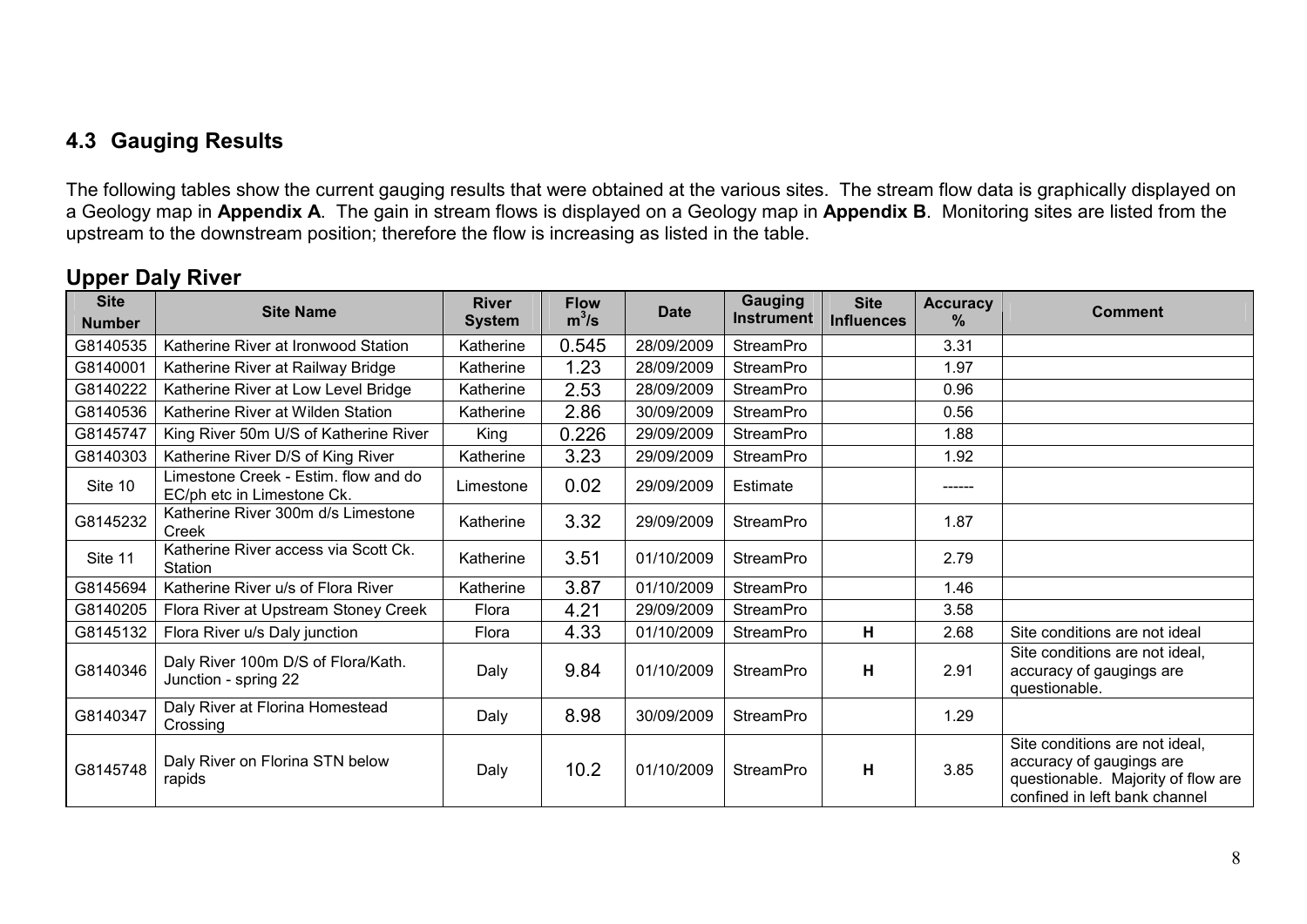| <b>Site</b><br><b>Number</b> | <b>Site Name</b>                                 | <b>River</b><br><b>System</b> | <b>Flow</b><br>$m^3/s$ | <b>Date</b> | Gauging<br><b>Instrument</b> | <b>Site</b><br><b>Influences</b> | <b>Accuracy</b><br>$\%$ | <b>Comment</b> |
|------------------------------|--------------------------------------------------|-------------------------------|------------------------|-------------|------------------------------|----------------------------------|-------------------------|----------------|
| G8140380                     | Fergusson River at confluence with<br>Daly River | Fergusson                     | 0.545                  | 30/09/2009  | StreamPro                    |                                  | 3.46                    |                |
| G8140067                     | Daly River at Dorrisvale crossing                | Daly                          | 10.2                   | 02/10/2009  | StreamPro                    |                                  | Ⅰ.30                    |                |
| Site 12                      | Daly River D/S of Dorrisvale Crossing            | Daly                          | 11.1                   | 02/10/2009  | StreamPro                    |                                  | 1.47                    |                |
|                              |                                                  |                               |                        |             |                              |                                  |                         |                |

### **Lower Daly River**

| <b>Site</b><br><b>Number</b> | <b>Site Name</b>                                               | <b>River</b><br><b>System</b> | <b>Flow</b><br>$m^3/s$ | <b>Date</b> | <b>Gauging</b><br><b>Instrument</b> | <b>Site</b><br><b>Influences</b> | <b>Accuracy</b><br>$\%$ | <b>Comment</b>                                                                                                                                            |
|------------------------------|----------------------------------------------------------------|-------------------------------|------------------------|-------------|-------------------------------------|----------------------------------|-------------------------|-----------------------------------------------------------------------------------------------------------------------------------------------------------|
| Site 1                       | Daly River U/S Theyona GS - Site 1                             | Daly                          | 11.0                   | 29/09/2009  | <b>StreamPro</b>                    |                                  | 3.23                    |                                                                                                                                                           |
| Site 2                       | Daly River U/S Theyona GS - Site 2<br>U/S spring (Creek) on RB | Daly                          | 10.6                   | 29/09/2009  | 1200 Rio<br>Grande                  | H                                | 3.79                    | Water mode selected in software<br>could have influenced the<br>measurements.                                                                             |
| Site 3                       | Daly River U/S Theyona GS - Site 3                             | Daly                          | 14.4                   | 29/09/2009  | <b>StreamPro</b>                    | H                                | 3.16                    |                                                                                                                                                           |
| Site 4                       | Daly River U/S Theyona GS - Site 4                             | Daly                          | 15.7                   | 30/09/2009  | 1200 Rio<br>Grande                  | A                                | 0.53                    |                                                                                                                                                           |
| Site 5                       | Daly River U/S Theyona GS - Site 5                             | Daly                          | 17.2                   | 30/09/2009  | 1200 Rio<br>Grande                  | A                                | 1.41                    |                                                                                                                                                           |
| G8140393                     | Daly River At Junction Stray Creek<br>(Downstream)             | Daly                          | 17.7                   | 30/09/2009  | 1200 Rio<br>Grande                  |                                  | 1.19                    | Site location is in the Daly River<br>upstream of the confluence with<br>Stray Creek and NOT<br>downstream as indicated in the<br>site name.              |
| G8145749                     | Stray Creek @ Fleming Road Crossing                            | Stray                         | 0.573                  | 28/09/2009  | <b>StreamPro</b>                    |                                  | 1.18                    |                                                                                                                                                           |
| G8145395                     | Stray Creek @ 30m U/S Daly River<br>confluence                 | Stray                         | <b>None</b>            |             |                                     |                                  |                         | The gauging method that needed<br>to be used at the site was the<br>wading method. This created<br>problems due to the crocodiles<br>present in the water |
| Site 6                       | Daly River U/S Theyona GS - Site 6                             | Daly                          | 20.1                   | 30/09/2009  | StreamPro                           |                                  | 2.6                     |                                                                                                                                                           |
| G8140098                     | Daly River at Theyona Station                                  | Daly                          | 19.5                   | 01/10/2009  | <b>StreamPro</b>                    | <b>WG, A, W</b>                  | 1.69                    | Measurements done direct<br>upstream of control. Large                                                                                                    |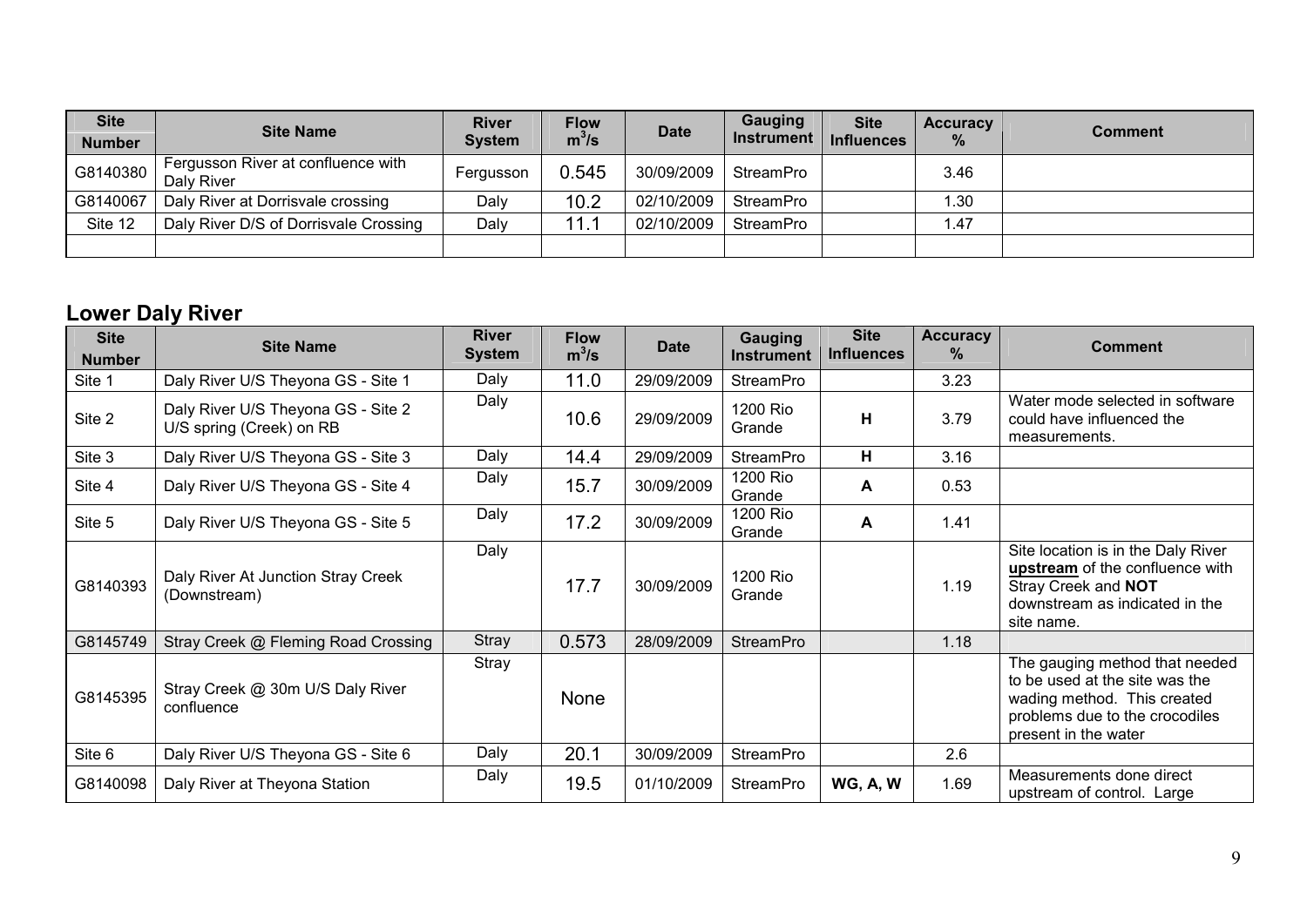| <b>Site</b>   | <b>Site Name</b>                                           | <b>River</b> | <b>Flow</b> | <b>Date</b> | <b>Gauging</b>   | <b>Site</b><br><b>Influences</b> | <b>Accuracy</b><br>$\%$ | <b>Comment</b>                                                                                                                    |
|---------------|------------------------------------------------------------|--------------|-------------|-------------|------------------|----------------------------------|-------------------------|-----------------------------------------------------------------------------------------------------------------------------------|
| <b>Number</b> | <b>System</b><br>$m^3/s$<br><b>Instrument</b>              |              |             |             |                  |                                  |                         |                                                                                                                                   |
|               |                                                            |              |             |             |                  |                                  |                         | amount of water grass on the right                                                                                                |
|               |                                                            |              |             |             |                  |                                  |                         | bank as well as algae growth                                                                                                      |
|               |                                                            |              |             |             |                  |                                  |                         | present in water which influences<br>the ADCP measurements.                                                                       |
| Site 7        |                                                            | Daly         | 20.6        | 01/10/2009  | <b>StreamPro</b> |                                  | 1.2                     |                                                                                                                                   |
|               | Daly River D/S Theyona GS - Site 7                         |              |             |             |                  |                                  |                         |                                                                                                                                   |
| G8140038      | Daly River at Oolloo Road Crossing                         | Daly         | 22.4        | 02/10/2009  | <b>StreamPro</b> |                                  | 1.4                     | Measurements done downstream<br>of crossing                                                                                       |
| Site 8        | Daly River D/S Oolloo Crossing - Site 8                    | Daly         | 24.1        | 02/10/2009  | StreamPro        |                                  | 0.94                    |                                                                                                                                   |
| Site 9        | Daly River D/S Oolloo Crossing - Site 9                    | Daly         | 25.1        | 02/10/2009  | StreamPro        |                                  | 1.47                    |                                                                                                                                   |
| G8140325      | Douglas River at Lower Crossing                            | Douglas      | 2.37        | 01/10/2009  | <b>StreamPro</b> |                                  | 2.94                    |                                                                                                                                   |
| G8140538      | Douglas River at Tippera Waterhole                         | Douglas      | 1.91        | 01/10/2009  | <b>StreamPro</b> | н                                | 4.31                    | Gaugings performed direct<br>upstream of control. River cross<br>section is also narrowing towards<br>control.                    |
| G8140042      | Daly River at 2km downstream of<br><b>Beeboom Crossing</b> | Daly         | 27.2        | 03/10/2009  | <b>StreamPro</b> |                                  | 0.49                    |                                                                                                                                   |
| G8140040      | Daly River at Mount Nancar                                 | Daly         | 28.5        | 03/10/2009  | <b>StreamPro</b> | н                                | 4.41                    | Site conditions are not ideal,<br>accuracy of gaugings are<br>questionable. Majority of flow are<br>confined in left bank channel |
| G8140003      | Daly River at Police Station                               | Daly         | 29.0        | 03/10/2009  | <b>StreamPro</b> |                                  | 0.49                    |                                                                                                                                   |
|               |                                                            |              |             |             |                  |                                  |                         |                                                                                                                                   |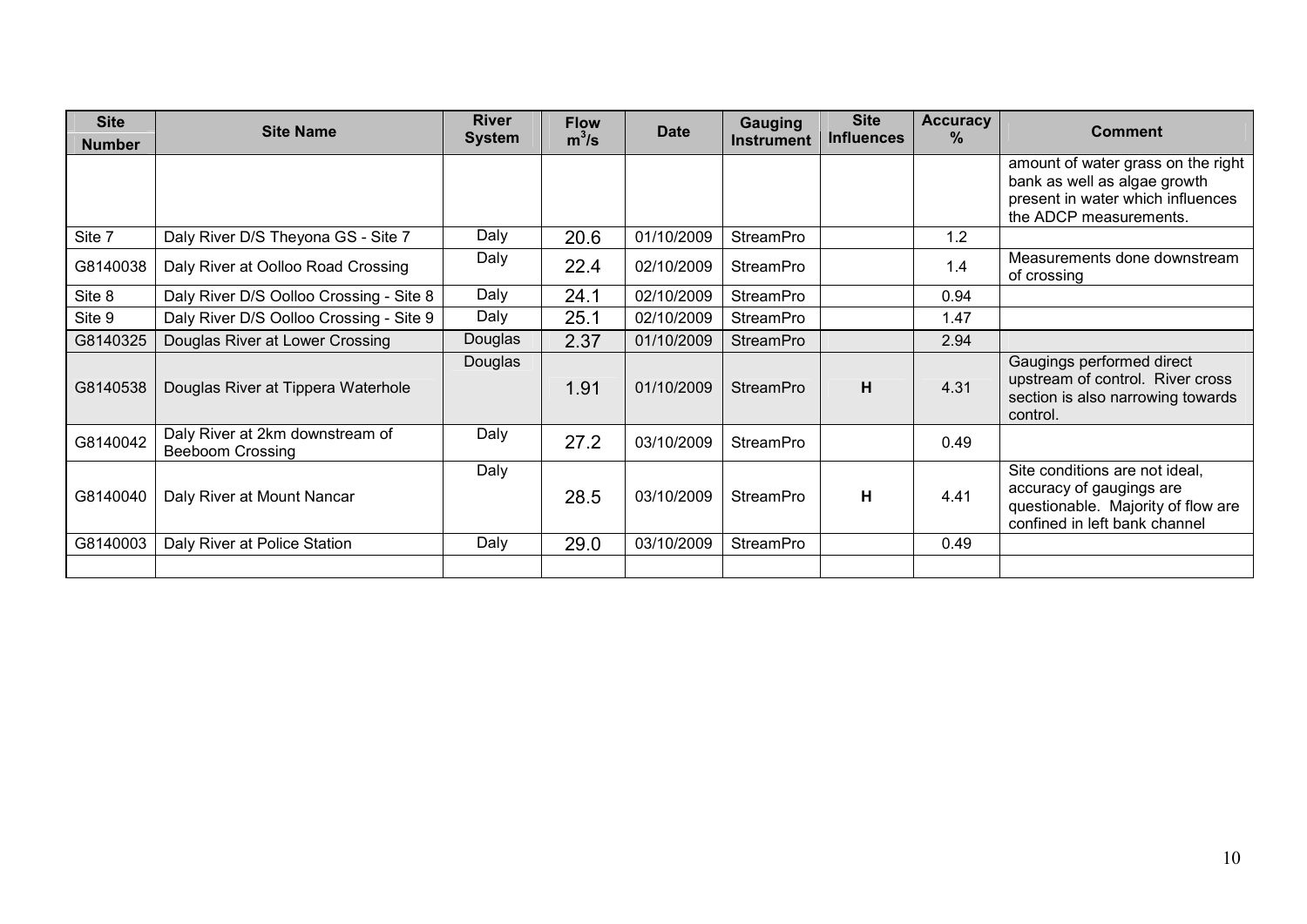### **5. Water Quality Parameters**

Water quality parameters and samples were obtained at each gauging site as shown in the following tables. The water quality sample data will be supplied at a later date by the contracted laboratory.

Monitoring sites are listed from the upstream to the downstream position. Water quality data is also included in the following Excel spreadsheet.

"F:\5 NR\5-8 Technical Services\5-8--7

Hydrographic\Hydrographic\Stations\G8140000\Documentation\Daly River Groundwater 2009\20091014 Daly River Water Quality Results .xls".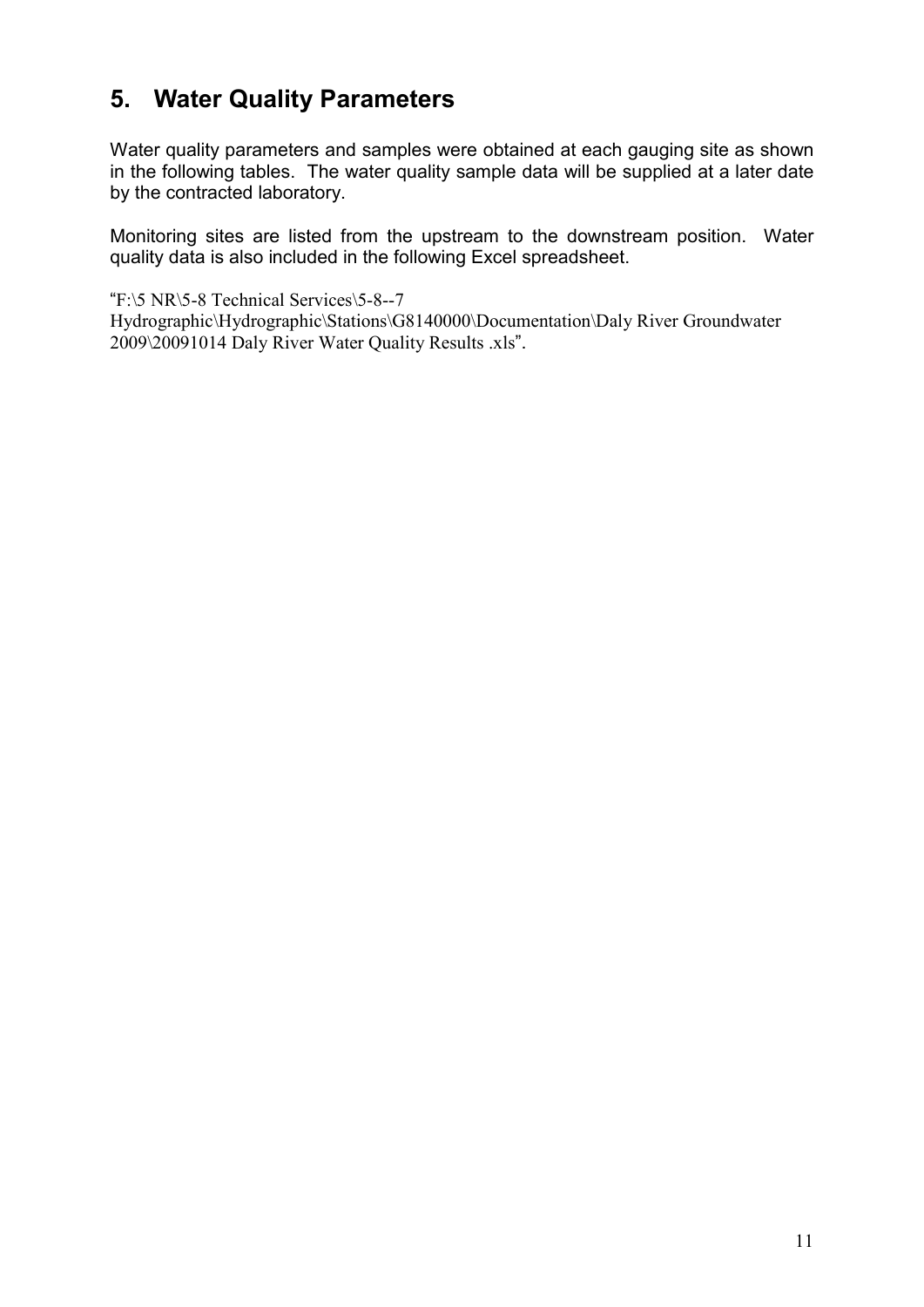### **Upper Daly River**

| <b>Site</b>   | <b>Site Name</b>                                                   | <b>Date</b> | <b>Time</b> | <b>Temp</b> | pH   | E.C.                                | D.O.   | <b>Turb</b>  | <b>General</b><br><b>Chemistry</b> | <b>Heavy</b><br><b>Isotope</b><br><b>Sample</b> |
|---------------|--------------------------------------------------------------------|-------------|-------------|-------------|------|-------------------------------------|--------|--------------|------------------------------------|-------------------------------------------------|
| <b>Number</b> |                                                                    |             |             | (°C)        |      | $(\mu S/cm)$                        | (mg/L) | (NTU)        | Sample (500mL)                     | (50mL)                                          |
| G8140535      | Katherine River at Ironwood Station                                | 28/09/2009  |             |             |      | <b>No Water Quality Measurement</b> |        |              |                                    |                                                 |
| G8140001      | Katherine River at Railway Bridge                                  | 28/09/2009  |             |             |      | <b>No Water Quality Measurement</b> |        |              |                                    |                                                 |
| G8140222      | Katherine River at Low Level Bridge                                | 28/09/2009  |             |             |      | <b>No Water Quality Measurement</b> |        |              |                                    |                                                 |
| G8140536      | Katherine River at Wilden Station                                  | 30/09/2009  | 12:09       | 28.14       | 7.6  | 574                                 | 7.85   | $\mathbf{0}$ | 6                                  | 6                                               |
| G8145747      | King River 50m U/S of Katherine River                              | 29/09/2009  | 11:15       | 26.2        | 7.66 | 717                                 | 8.87   | 0            |                                    |                                                 |
| G8140303      | Katherine River D/S of King River                                  | 29/09/2009  | 11:48       | 28.2        | 7.71 | 549                                 | 8.81   | 0            | $\overline{2}$                     | $\overline{2}$                                  |
| Site 10       | Limestone Creek - Estim, flow and do<br>EC/ph etc in Limestone Ck. | 29/09/2009  | 14:13       | 27.53       | 7.65 | 901                                 | 9.48   | $\mathbf{0}$ | 3                                  | 3                                               |
| G8145232      | Katherine River 300m d/s Limestone Creek                           | 29/09/2009  | 15:00       | 29.21       | 7.7  | 560                                 | 8.03   | 0            | 4                                  | $\overline{4}$                                  |
| Site 11       | Katherine River access via Scott Ck.<br>Station                    | 1/10/2009   | 10:14       | 28.32       | 7.63 | 565                                 | 7.79   | 0            | 9                                  | 9                                               |
| G8145694      | Katherine River u/s of Flora River                                 | 1/10/2009   | 11:36       | 28.6        | 7.63 | 573                                 | 7.44   | 0.2          | 10                                 | 10                                              |
| G8140205      | Flora River at Upstream Stoney Creek                               | 30/09/2009  | 8:25        | 28.48       | 7.3  | 685                                 | 7.87   | 0            | 5                                  | 5                                               |
| G8145132      | Flora River u/s Daly junction                                      | 1/10/2009   | 12:44       | 29.39       | 7.72 | 664                                 | 8.02   | $\Omega$     | 11                                 | 11                                              |
| G8140346      | Daly River 100m D/S of Flora/Kath.<br>Junction - spring 22         | 1/10/2009   | 13:38       | 29.43       | 7.67 | 627                                 | 8.03   | 0.3          | 12                                 | 12                                              |
| G8140347      | Daly River at Florina Homestead Crossing                           | 1/10/2009   | 16:30       | 29.04       | 7.62 | 629                                 | 7.91   | 1.3          | 13                                 | 13                                              |
| G8145748      | Katherine?(Daly) River on Florina STN<br>below rapids              | 30/09/2009  | 16:30       | 29.11       | 7.67 | 593                                 | 8.43   | 0.8          | 8                                  | 8                                               |
| G8140380      | Fergusson River at confluence with Daly<br>River                   | 30/09/2009  | 14:57       | 29.02       | 7.71 | 619                                 | 7.9    | 0.4          | $\overline{7}$                     | 7                                               |
| G8140067      | Daly River at Dorrisvale crossing                                  | 2/10/2009   | 16:10       | 30.55       | 7.69 | 579                                 | 8.11   | 1.1          | 15                                 | 15                                              |
| Site 12       | Daly River D/S of Dorrisvale Crossing                              | 2/10/2009   | 13:05       | 30.34       | 7.61 | 561                                 | 7.81   | 1            | 14                                 | 14                                              |
|               |                                                                    |             |             |             |      |                                     |        |              |                                    |                                                 |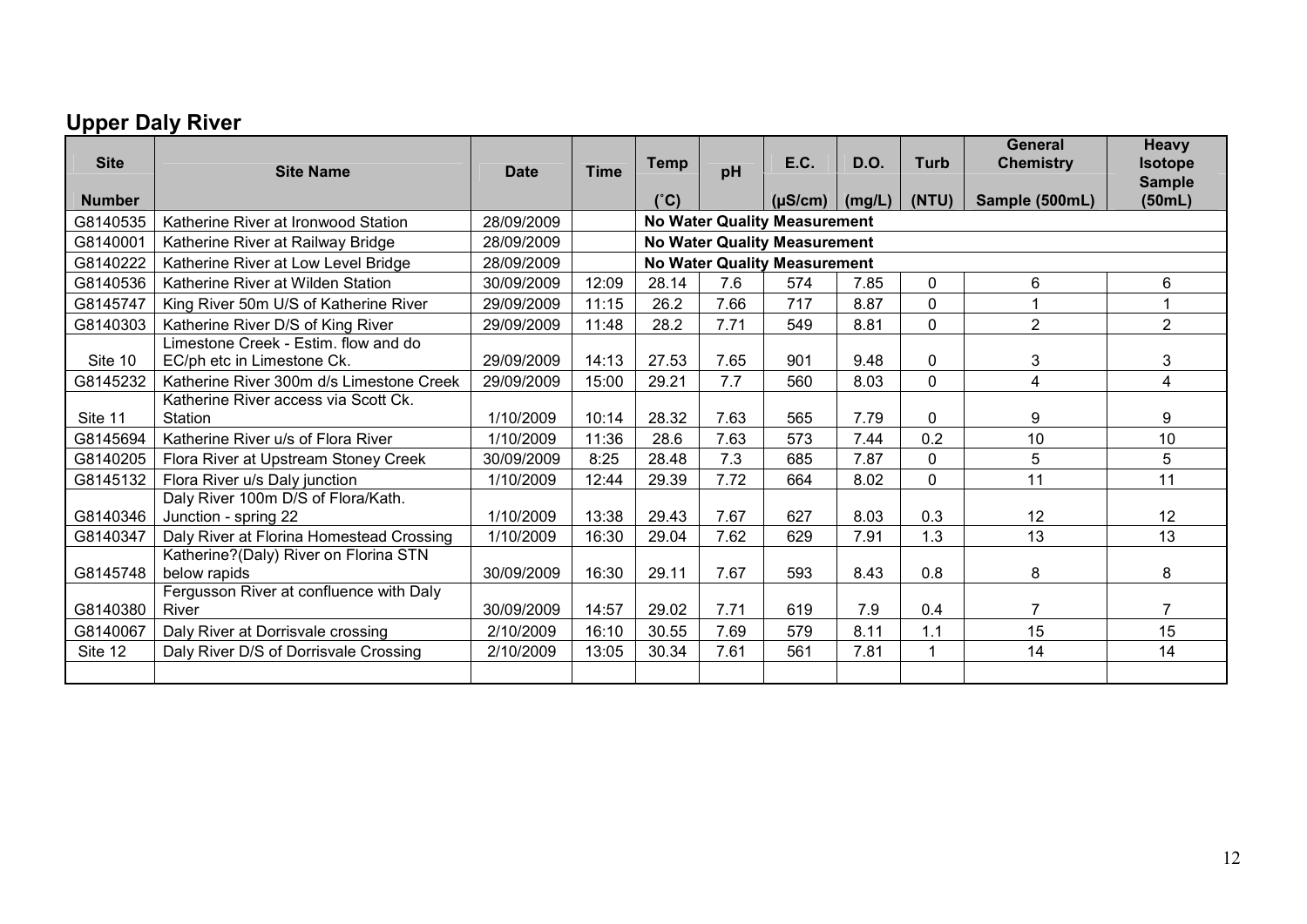### **Lower Daly River**

| <b>Site</b>   | <b>Site Name</b>                                               | <b>Date</b> | <b>Time</b> | <b>Temp</b> | pH   | <b>E.C.</b>  | <b>D.O.</b> | <b>Turb</b>    | <b>General</b><br><b>Chemistry</b> | Heavy<br><b>Isotope</b><br><b>Sample</b> |
|---------------|----------------------------------------------------------------|-------------|-------------|-------------|------|--------------|-------------|----------------|------------------------------------|------------------------------------------|
| <b>Number</b> |                                                                |             |             | (°C)        |      | $(\mu S/cm)$ | (mg/L)      | (NTU)          | Sample (500mL)                     | (50mL)                                   |
| Site 1        | Daly River U/S Theyona GS - Site 1                             | 29/09/2009  | 12:05       | 27.48       | 7.97 | 557          | 7.15        | 2.5            | Top 1                              | Top 1                                    |
| Site 2        | Daly River U/S Theyona GS - Site 2 U/S<br>spring (Creek) on RB | 29/09/2009  | 13:26       | 28.61       | 8.04 | 557          | 7.54        | 4.1            | Site 2                             | S <sub>2</sub>                           |
| Site 3        | Daly River U/S Theyona GS - Site 3                             | 29/09/2009  | 16:00       | 32.03       | 7.15 | 612          | 6.98        | 1.7            | Site 3                             | S <sub>3</sub>                           |
| Site 4        | Daly River U/S Theyona GS - Site 4                             | 30/09/2009  | 9:44        | 28.92       | 7.61 | 593          | 6.49        | 3.4            | Site 4                             | S <sub>4</sub>                           |
| Site 5        | Daly River U/S Theyona GS - Site 5                             | 30/09/2009  | 10:50       | 29.54       | 7.4  | 602          | 7.04        | 2.4            | Site 5                             | S <sub>5</sub>                           |
| G8140393      | Daly River At Junction Stray Creek<br>(Downstream)             | 30/09/2009  | 12:45       | 29.71       | 7.49 | 599          | 7.32        | 2.3            | WQ1                                | WQ1                                      |
| G8145749      | Stray Creek @ Fleming Road Crossing                            | 28/09/2009  | 13:58       | 27.49       | 8.03 | 554          | 8.26        | 0.8            | <b>SC</b>                          | SC                                       |
| G8145395      | Stray Creek @ 30m U/S Daly River<br>confluence                 | 30/09/2009  | 14:37       | 30.41       | 7.62 | 599          | 8.25        | 4.7            | WQ2                                | WQ2                                      |
| Site 6        | Daly River U/S Theyona GS - Site 6                             | 30/09/2009  | 16:26       | 30.53       | 7.61 | 600          | 7.78        | 2.4            | Site 6                             | S <sub>6</sub>                           |
| G8140098      | Daly River at Theyona Station                                  | 1/10/2009   | 7:44        | 29.52       | 7.65 | 604          | 6.36        | 1.3            | <b>TGS</b>                         | <b>TGS</b>                               |
| Site 7        | Daly River D/S Theyona GS - Site 7                             | 1/10/2009   | 10:48       | 29.97       | 7.9  | 609          | 7.13        | 1.6            | Site 7                             | S7                                       |
| G8140038      | Daly River at Oolloo Road Crossing                             | 2/10/2009   | 8:17        | 29.82       | 7.96 | 623          | 6.89        | 2.3            | OOL                                | OOL                                      |
| Site 8        | Daly River D/S Oolloo Crossing - Site 8                        | 2/10/2009   | 10:18       | 30.5        | 8.13 | 627          | 6.92        | 2.9            | Site 8                             | S <sub>8</sub>                           |
| Site 9        | Daly River D/S Oolloo Crossing - Site 9                        | 2/10/2009   | 12:05       | 30.29       | 8.08 | 629          | 7.4         | 2.7            | Site 9                             | S <sub>9</sub>                           |
| G8140325      | Douglas River at Lower Crossing                                | 1/10/2009   | 15:58       | 29.79       | 8.04 | 519          | 6.84        | $\overline{2}$ | DG <sub>2</sub>                    | DG <sub>2</sub>                          |
| G8140538      | Douglas River at Tippera Waterhole                             | 1/10/2009   | 18:20       | 30.14       | 7.62 | 527          | 6.42        | 1.6            | DG1                                | DG <sub>1</sub>                          |
|               | Daly River at 2km downstream of Beeboom                        |             |             |             |      |              |             |                |                                    |                                          |
| G8140042      | Crossing                                                       | 3/10/2009   | 9:58        | 29.6        | 8.26 | 603          | 7.67        | 1.2            | <b>BB</b>                          | <b>BB</b>                                |
| G8140040      | Daly River at Mount Nancar                                     | 3/10/2009   | 14:10       | 31.31       | 8.42 | 574          | 7.4         | 5.9            | <b>MTN</b>                         | <b>MTN</b>                               |
| G8140003      | Daly River at Police Station                                   | 3/10/2009   | 15:34       | 31.38       | 8.41 | 569          | 7.51        | 5              | PS                                 | <b>PS</b>                                |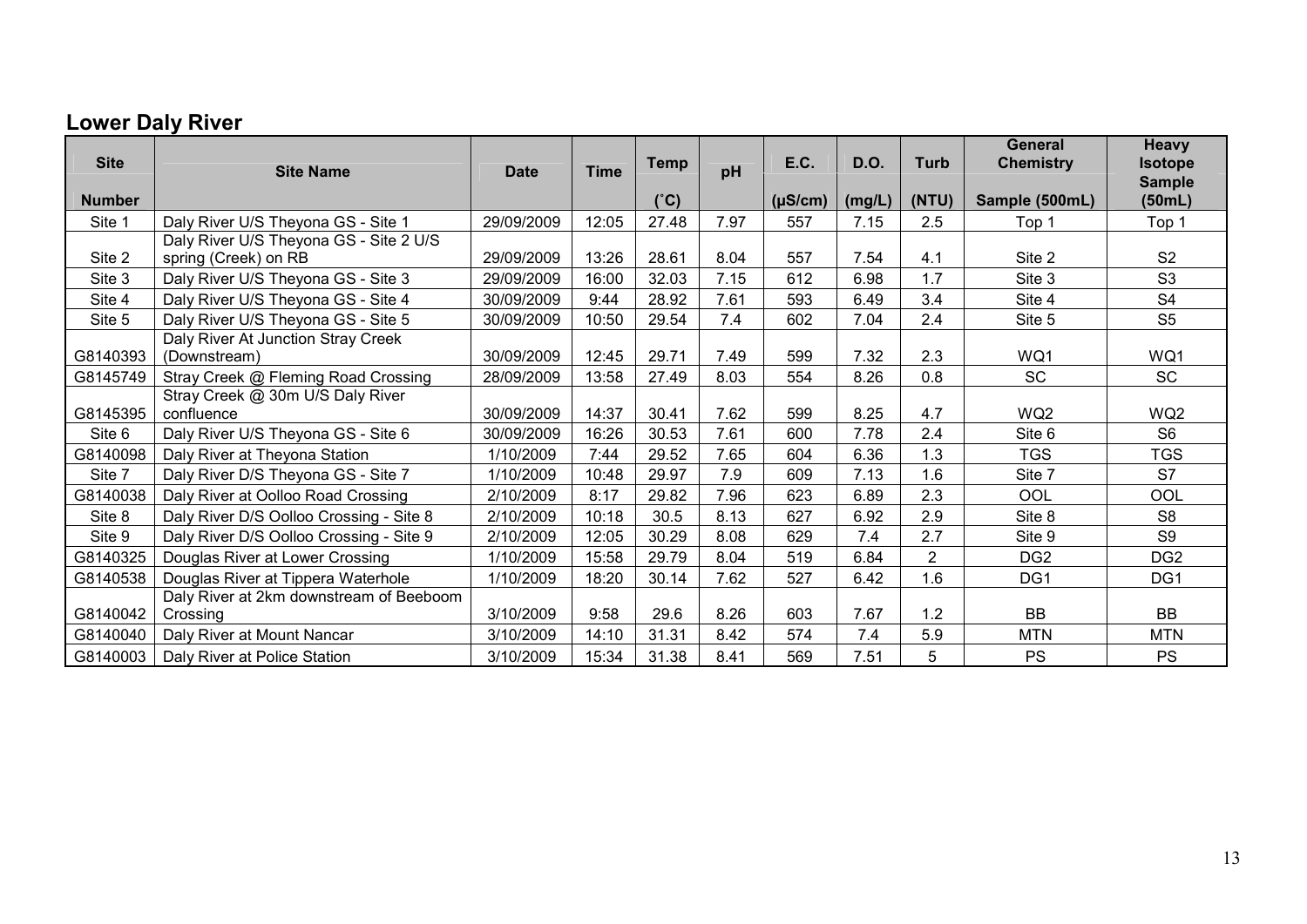### **6. Documentation**

All reports and data associated with the selected sites have been archived under the following directory. A sub-directory has been created for each site where gaugings and photographs have been placed.

"F:\5 NR\5-8 Technical Services\5-8--7 Hdrographic\Hydrographic\Stations\G8140000\Documentation\Daly River Groundwater 2009"

All gaugings performed at monitoring sites with allocated site numbers have been registered on Hydstra and the data files been stored under the following directory.

"H:\hyd\LOG\Gaugings"

### **7. Operations \ Experience**

#### **7.1 Upper Daly River**

The sites near the junction of Katherine, Flora and Daly Rivers were accessed by boat from Florina station. The remaining sites were accessed by vehicle from where the boat was launched to perform the required measurements.

#### **7.2 Lower Daly River**

Initial planning was to launch from Theyona but due site conditions it was decided to launch from Oolloo Crossing. The decision to launch from Oolloo Crossing resulted in additional half day work for Sites 1 to 7. This extra time was due to 4 hour travel time as well as numerous rock bars that had to be crossed. The sites 8 and 9 located downstream of Oolloo Crossing were easily accessed by boat. The remaining sites were accessed by vehicle from where the boat was launched to perform the required measurements.

### **8. Recommendation**

The number of days earmarked for this project was insufficient, especially for the Lower Daly River Sites and is recommended that at least 6 days be allocated for these sites. The total number of personnel required is 5, breaking into teams of three (Lower Daly) and two (Upper Daly) using the local area vehicle and land Cruiser as transport.

It is also recommended for the Lower Daly team that the boat and equipment be transported via road to Dorrisvale Crossing (G8140067). From Dorrisvale the measuring team can move downstream collecting the required measurements while the third member setup camps at designated points.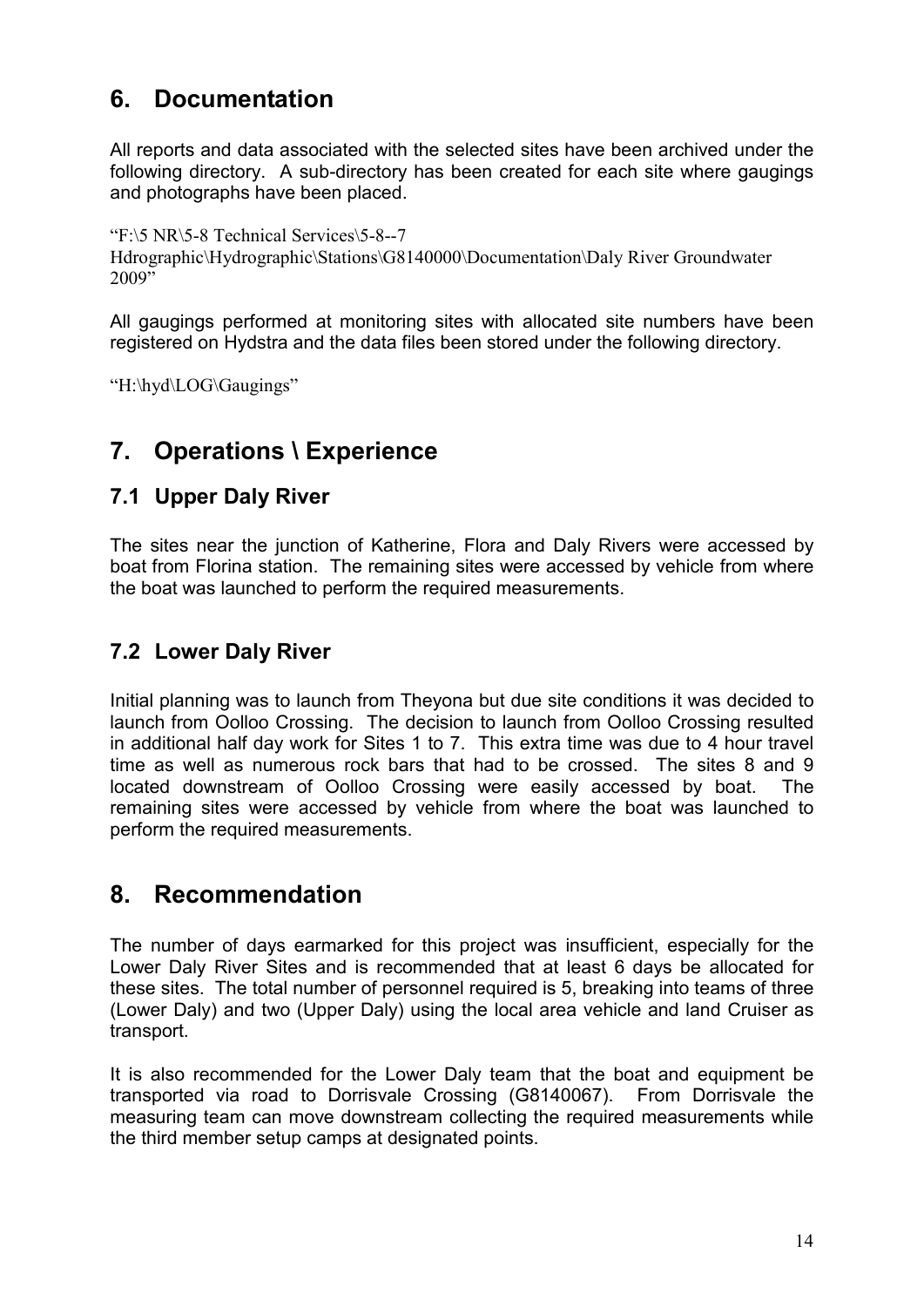### **Appendix A**